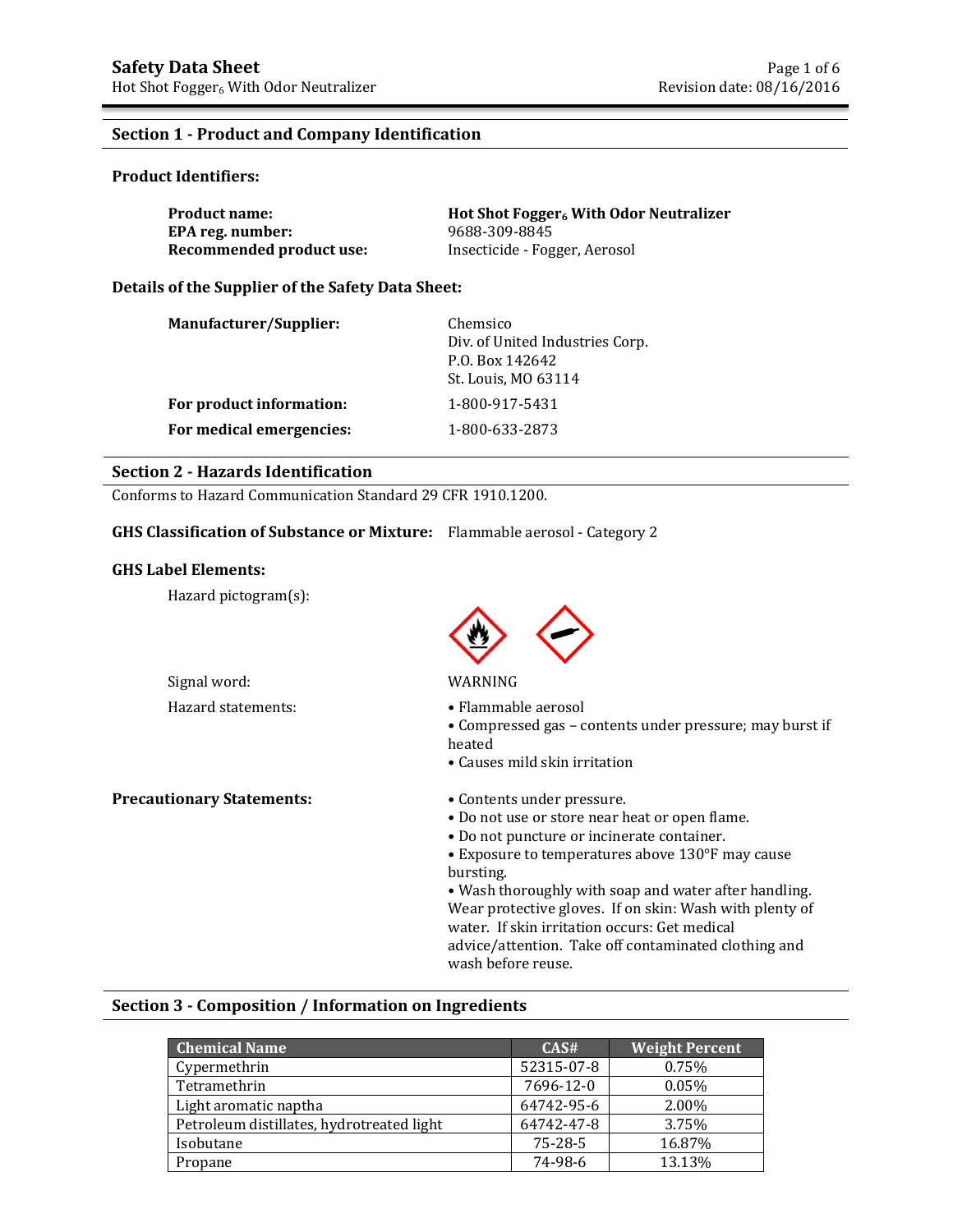Note: Ingredients not identified are proprietary or non-hazardous. Values are not product specification(s).

# **Section 4 - First Aid Measures**

| Eve contact:              | No special requirements                                                                                                                                                                                                           |
|---------------------------|-----------------------------------------------------------------------------------------------------------------------------------------------------------------------------------------------------------------------------------|
| <b>Skin contact:</b>      | Take off contaminated clothing. Rinse skin immediately<br>with plenty of water for 15-20 minutes. Call a poison<br>control center or doctor for treatment advice.                                                                 |
| Inhalation:               | No special requirements                                                                                                                                                                                                           |
| Ingestion:                | No special requirements                                                                                                                                                                                                           |
| <b>Note to Physician:</b> | None                                                                                                                                                                                                                              |
| General advice:           | If you feel unwell, seek medical advice (show the label<br>where possible). Ensure that medical personnel are aware<br>of the material(s) involved, and take precautions to protect<br>themselves. Keep out of reach of children. |

# **Section 5 - Fire Fighting Measures**

| <b>Flammable properties:</b>                   | Pressurized aerosol container                                                                      |
|------------------------------------------------|----------------------------------------------------------------------------------------------------|
| <b>NFPA</b> classification:                    | NFPA level 1 aerosol                                                                               |
| Suitable extinguishing media:                  | Water fog, foam, $CO2$ , dry chemical                                                              |
| Unsuitable extinguishing media:                | Not available                                                                                      |
| Specific hazards arising from the<br>chemical: | Contents under pressure - container may burst in heat of<br>fire.                                  |
| Protective equipment for firefighters:         | Firefighters should wear full protective clothing including<br>self-contained breathing apparatus. |
| <b>Hazardous combustion products:</b>          | None known                                                                                         |
| <b>Explosion data:</b>                         | Not available                                                                                      |
| Sensitivity to static discharge:               | Not available                                                                                      |
| <b>Personal precautions:</b>                   | Keep unnecessary personnel away. Do not touch or walk<br>through spilled material.                 |

### **Section 6 - Accidental Release Measures**

| <b>Personnel precautions:</b>               | Remove all sources of ignition. Wear personnel protective<br>equipment as recommended in Section 8. Wash<br>thoroughly after handling.                                           |
|---------------------------------------------|----------------------------------------------------------------------------------------------------------------------------------------------------------------------------------|
| For emergency responders:                   | If specialized clothing is required to deal with the spillage,<br>take note of any information in Section 8 on suitable and<br>unsuitable materials.                             |
| <b>Environmental precautions:</b>           | Avoid dispersal of spilled material and runoff and contact<br>with soil, waterways, drains and sewers.                                                                           |
| Methods for containment and<br>cleaning up: | Stop leak if without risk. Move containers from spill area.<br>Before attempting clean up, refer to hazard data given<br>above. Small spills may be absorbed with earth, sand or |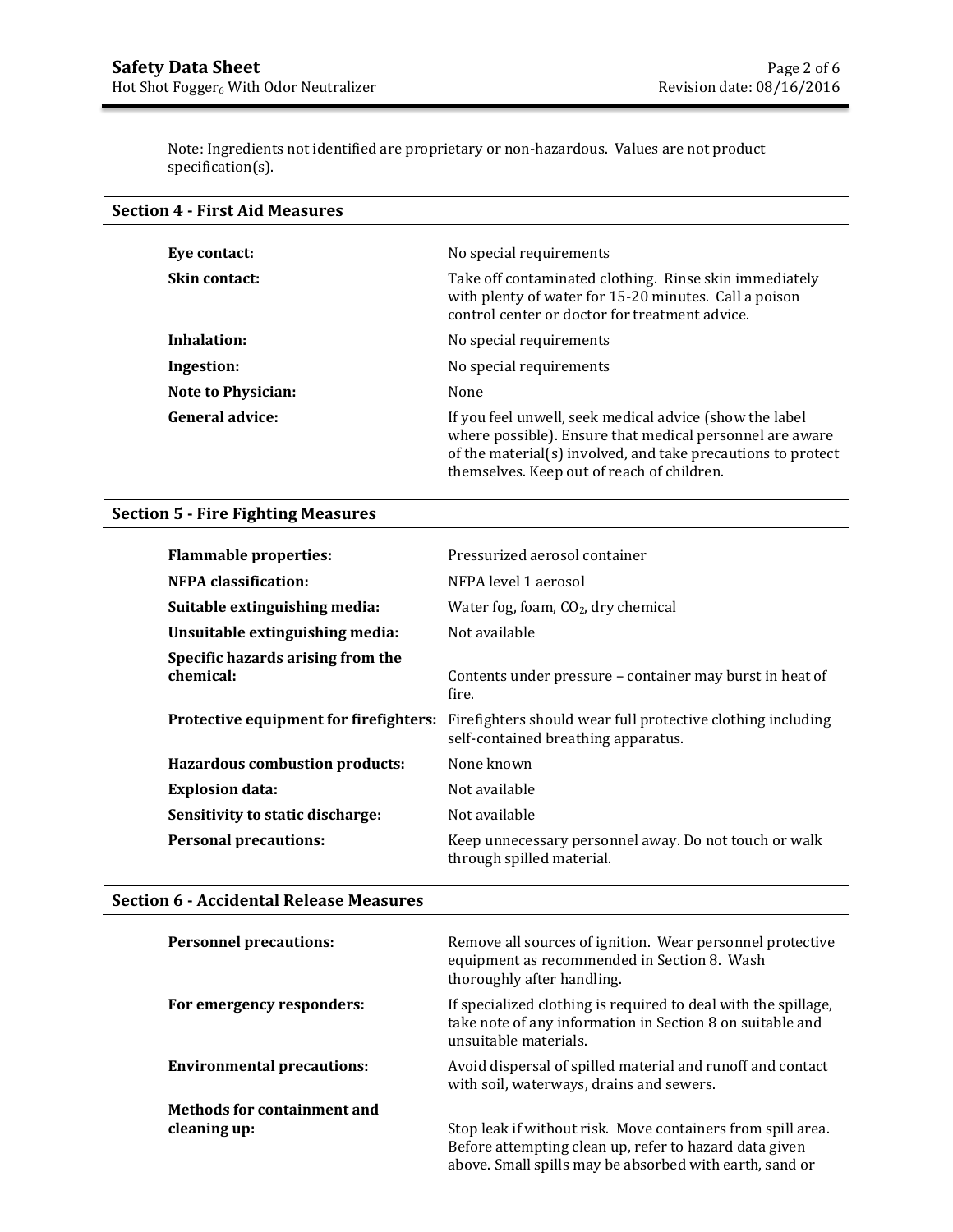absorbent material swept up and placed in suitable, covered, and labeled containers. Prevent large spills from entering sewers or waterways. Contact emergency services and supplier for advice. Never return spills in original containers for re-use.

### **Section 7 - Handling and Storage**

| <b>Precautions for safe handling:</b> | Put on appropriate personal protective equipment as<br>recommended in Section 8. Pressurized container: protect<br>from sunlight and do not expose to temperatures<br>exceeding 50°C (122°F). Do not pierce or burn, even after<br>use. Do not ingest. Avoid contact with skin, eyes and<br>clothing. Avoid breathing vapor or mist. Use only with<br>adequate ventilation. Store and use away from heat,<br>sparks, open flame or any other ignition source. Use<br>explosion-proof electrical equipment. Use only non-<br>sparking tools. Empty containers retain product residue<br>and can be hazardous. |
|---------------------------------------|--------------------------------------------------------------------------------------------------------------------------------------------------------------------------------------------------------------------------------------------------------------------------------------------------------------------------------------------------------------------------------------------------------------------------------------------------------------------------------------------------------------------------------------------------------------------------------------------------------------|
| Storage:                              | Store in a cool, dry area away from open flame. Do not<br>store above 50°C (122°F).                                                                                                                                                                                                                                                                                                                                                                                                                                                                                                                          |

### **Section 8 - Exposure Controls / Personal Protection**

### **Exposure guidelines:**

|                              |     | <b>Exposure Limits</b> |  |                  |            |                     |                 |
|------------------------------|-----|------------------------|--|------------------|------------|---------------------|-----------------|
|                              |     | <b>OSHA PEL</b>        |  | <b>ACGIH TLV</b> |            | <b>Supplier OEL</b> |                 |
| <b>Chemical name</b>         |     | $mg/m^3$<br>ppm        |  | ppm              | $mg/m^3$   | ppm                 | $mg/m^3$        |
| Cypermethrin                 | TWA | Not listed             |  | Not listed       |            | Not listed          |                 |
| Tetramethrin                 | TWA | None                   |  |                  | None       | None                |                 |
| Light aromatic naptha        | TWA | Not listed             |  |                  | Not listed | Not listed          |                 |
| Petroleum distillates, light | TWA | None listed            |  |                  | 200        |                     | None listed     |
| Isobutane                    | TWA | Not established        |  | 1000             |            | Not established     |                 |
| Propane                      | TWA | 1000<br>1800           |  | 1000             |            |                     | Not established |

**Engineering controls:** General ventilation normally adequate.

### **Personal protective equipment:**

| Eye/Face protection:                   | None required                                                                                                                                                                          |
|----------------------------------------|----------------------------------------------------------------------------------------------------------------------------------------------------------------------------------------|
| Skin and body protection:              | Wash hands after application.                                                                                                                                                          |
| <b>Respiratory protection:</b>         | Where exposure guideline levels may be exceeded, use an<br>approved NIOSH respirator.                                                                                                  |
| <b>General hygiene considerations:</b> | Handle in accordance with good industrial hygiene and<br>safety practices. When using, do not eat or drink. Wash<br>hands before breaks and immediately after handling the<br>product. |

### **Section 9 - Physical & Chemical Properties**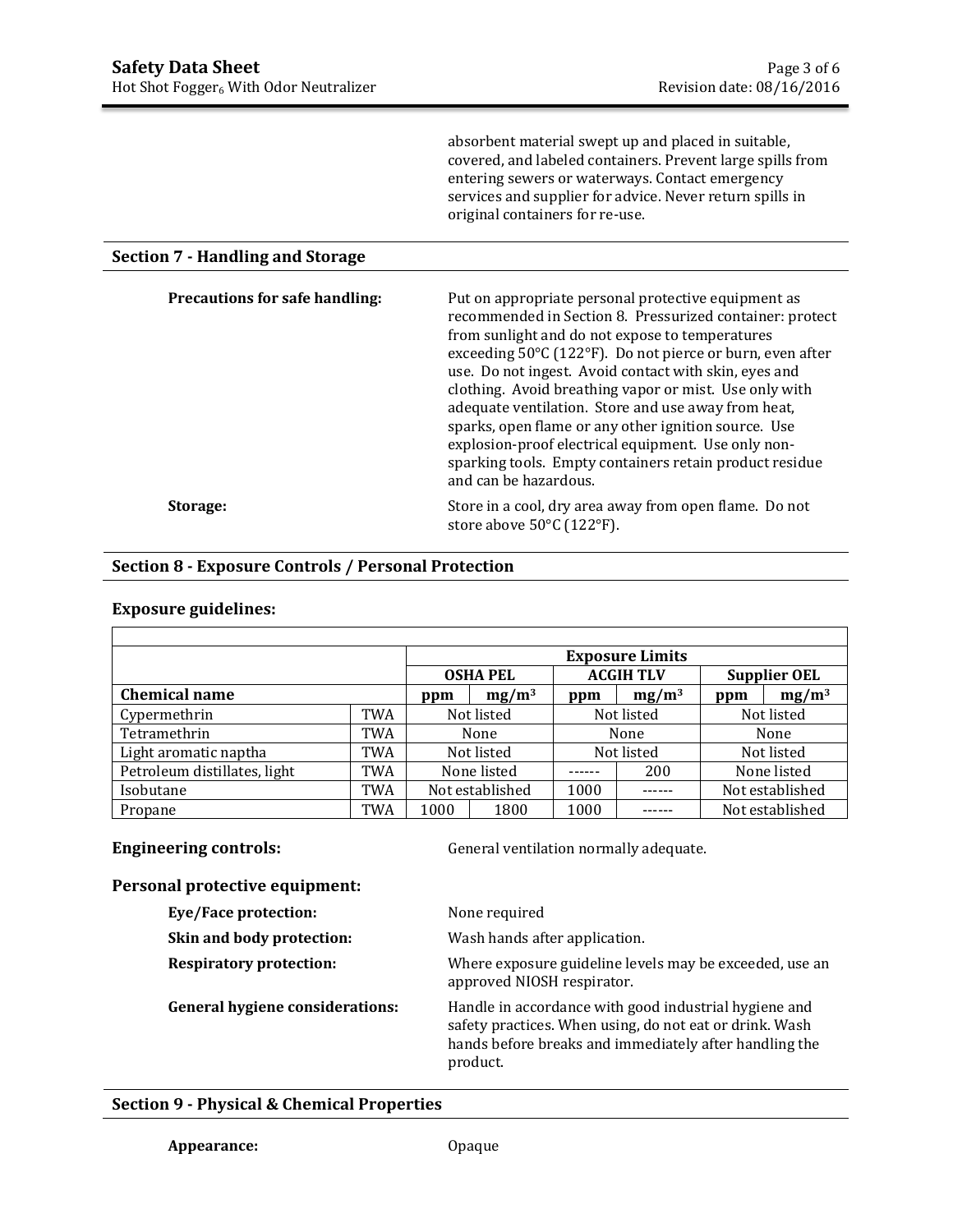| Color:                                             | White                  |
|----------------------------------------------------|------------------------|
| <b>Physical state:</b>                             | Pressurized liquid     |
| Odor:                                              | Solvent & pyrethroid   |
| Odor threshold:                                    | No data available      |
| pH:                                                | 7.3 (liquid portion)   |
| <b>Melting point:</b>                              | No data available      |
| <b>Freezing point:</b>                             | No data available      |
| <b>Boiling point:</b>                              | No data available      |
| <b>Flash point:</b>                                | 114°F (liquid portion) |
| <b>Flame Extension</b>                             | 0" (level 1 aerosol)   |
| Flammability limits in air,<br>lower, % by volume: | No data available      |
| Flammability limits in air,<br>upper, % by volume: | No data available      |
| Vapor pressure:                                    | No data available      |
| Vapor density:                                     | No data available      |
| Relative density @ 20°C:                           | 0.968 (liquid portion) |
| Octanol/water coefficient:                         | No data available      |
| <b>Auto-ignition temperature:</b>                  | No data available      |
| <b>Decomposition temperature:</b>                  | No data available      |
| Solubility:                                        | Miscible in water      |
| <b>Evaporation rate:</b>                           | No data available      |
| % Volatile organic compounds:                      | 35.8                   |

# **Section 10 - Chemical Stability & Reactivity Information**

| Reactivity                                             |                                              |
|--------------------------------------------------------|----------------------------------------------|
| Conditions to avoid:                                   | Do not mix with other chemicals.             |
| Incompatible materials:                                | Avoid strong oxidizers.                      |
| <b>Chemical stability</b><br><b>Product stability:</b> | Stable under recommended storage conditions. |
| <b>Other</b>                                           |                                              |
| <b>Hazardous decomposition products:</b>               | None known                                   |
| <b>Possibility of hazardous reactions:</b>             | Hazardous polymerization does not occur.     |
|                                                        |                                              |

# **Section 11 - Toxicological Information**

| Primary eye irritation:         | Non-irritating (EPA tox. category IV)             |
|---------------------------------|---------------------------------------------------|
| <b>Primary skin irritation:</b> | May cause skin irritation (EPA tox. category III) |
| Acute dermal:                   | $LD_{50}$ > 5000 mg/kg (EPA tox. category IV)     |
| <b>Acute inhalation:</b>        | $LC_{50}$ > 2 mg/L (EPA tox. cateogry IV)         |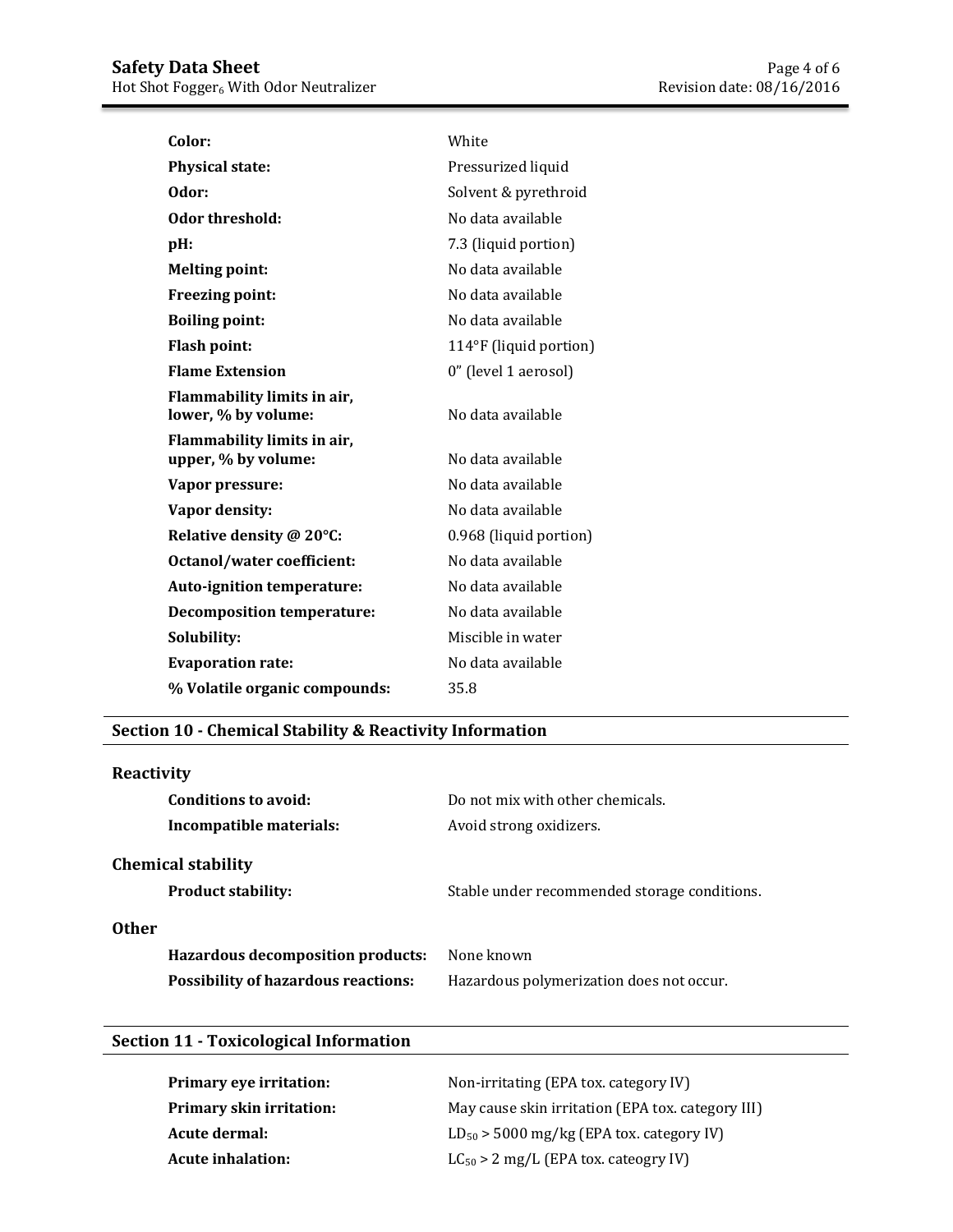| Acute oral:                              | $LD_{50}$ > 5000 mg/kg (EPA tox. category IV) |
|------------------------------------------|-----------------------------------------------|
| Sensitization:                           | Not a skin sensitizer.                        |
| <b>Chronic effects/ Carcinogenicity:</b> | No data available                             |
| <b>Mutagenicity:</b>                     | No data available                             |
| <b>Reproductive effects:</b>             | No data available                             |
| Teratogenicity:                          | No data available                             |
| Ecotoxicity:                             | No data available                             |

### **Section 12 - Ecological Information**

| <b>Environmental effects:</b>           | No data available           |
|-----------------------------------------|-----------------------------|
| <b>Aquatic toxicity:</b>                | Toxic to aquatic organisms. |
| Persistence / degradability:            | No data available           |
| Bioaccumulation / accumulation:         | No data available           |
| <b>Partition coefficient:</b>           | No data available           |
| <b>Mobility in environmental media:</b> | No data available           |
| <b>Chemical fate information:</b>       | No data available           |

## **Section 13 - Disposal Considerations**

| Waste codes:                              | Not available                                          |
|-------------------------------------------|--------------------------------------------------------|
| <b>Disposal instructions:</b>             | Dispose in accordance with all applicable regulations. |
| Waste from residues / unused<br>products: | Not available                                          |
| Contaminated packaging:                   | Not available                                          |

## **Section 14 - Transportation Information**

| U.S. Department of Transportation |                                                     |
|-----------------------------------|-----------------------------------------------------|
| (DOT):                            | UN-1950, Aerosols, Flammable, 2.1, Limited Quantity |
| IATA:                             | UN-1950, Aerosols, 2.1                              |
| IMDG:                             | UN-1950, Aerosols, Flammable, 2, Limited Quantity   |

### **Section 15 - Regulatory Information**

| 29 CFR 1910.1200 hazardous chemical   |               |
|---------------------------------------|---------------|
| <b>Occupational Safety and Health</b> |               |
| <b>Administration (OSHA):</b>         | N٥            |
| <b>CERCLA (Superfund) reportable</b>  |               |
| quantity:                             | Not available |

### **Hazard categories**

### **Superfund Amendments and Reauthorization Act of 1986 (SARA):**

| Immediate Hazard | No |
|------------------|----|
| Delayed Hazard   | N٥ |
| Fire Hazard      | No |